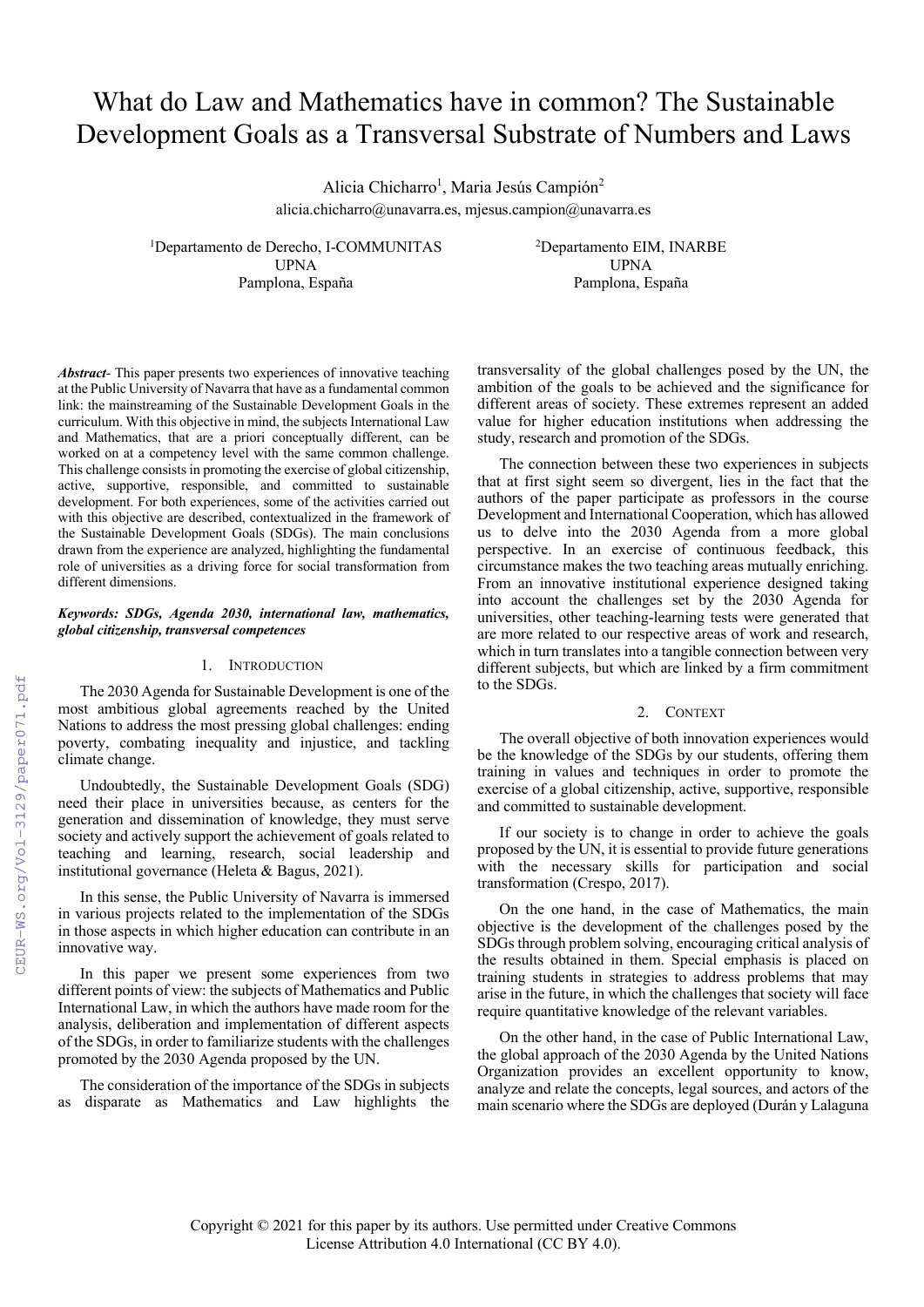*et als*, 2016). After that, and starting from this global perspective, we try to go down to the particular scene to expose concrete cases of application of the SDGs that allow a problembased learning. In this case, knowledge is qualitative, hence the complementarity between the analyses carried out in the context of both subjects.

#### 3. DESCRIPTIONN

## *A. Innovative experience in the subject of Mathematics*

In the subject of Mathematics, the experience is being worked on with the students of the International Program of the Degree in Business Administration and Management and the International Program of the Double Degree in Business Administration and Management + Law, who share a group in this subject. Every week they have a 2-hour practical session where the student's activity is the central element, the knowledge adopts the structure of a problem and its acquisition depends on the elaboration of its solution by the student. It is considered of special importance to try to make the student responsible for his learning process and also to deepen his "mathematical responsibility". In other words, the importance of analyzing the results obtained, verifying their coherence and that they do indeed provide a solution to the questions posed, is emphasized in several ways. This context offers an optimal framework for incorporating the Sustainable Development Goals through problem solving, contextualizing each of the mathematical concepts and results to be worked on according to the course syllabus, within the framework of one or more SDGs. Below are some examples of this, for each of the thematic blocks of the subject.

*In 2011, The Swedish Institute for Food and Biotechnology (SIK) published a report about the total food loss and waste around the world. It was estimated that the food waste per person per year by consumers was 5 kg. In Sub-Saharan Africa, 25 kg. in Latin America and 90 Kg. in Europe. Taking these figures into account and assuming that they are not only an average estimate but that they correspond to individual waste, a study was carried out with a group of 14 individuals and it was obtained that the total food waste of the group was 400 kg. Can we deduce how many individuals from this study come from Europe, how many from Latin America and how many from Sub-Saharan Africa?*



**Fig. 1** Problem presented for learning systems of linear equations

*After t hours since the discharge of a toxic substance into an aquatic ecosystem, the number of liters affected by toxicity is given by*

$$
T(t) = \frac{t^3}{3} - t^2 + 8t + 30 \text{ liters.}
$$

*What was the maximum and minimum value of liters affected during the first six hours? At what times did these extreme values occur?*



**Fig. 2** Problem presented for learning optimization of functions of one variable

*A sustainable and responsible investment program generates a profit estimated as*  $R_1(t) = 10 + t^2$  *euros per year (here \$t\$ measures the time, in years). An alternative program generates a profit given by*  $R_2(t) = 12 + t$  *euros per year.* 

*Evaluate the period when the second plan is better than the former one.*

*Which is the mean difference of profit of this second plan vs. the first plan along the period in which the second plan produces the higher profit.*



**Fig. 3** Problem presented for learning definite integrals

# *B. Innovative experience in the subject of Public International Law*

As for the subject Public International Law, although the syllabus follows the contents defined in the report approved prior to the global agreement on sustainable development, in most of the lessons the teaching/learning of the SDGs can be introduced, favoring the assimilation of the main concepts and the acquisition of competencies and skills in sustainability, global citizenship, equity and protection of human rights.

Through case studies, the analysis of international standards, the questioning of global problems, the viewing of documentaries (some made by the UN), jigsaw or Socratic dialogues, the SDGs are present in many practical sessions, flipped classroom exercises, and simulations of trials or proceedings before international organizations.

Let's take a concrete example that is being developed in class during the current academic year for students of the International Program of the Double Degree in Business Administration and Management  $+$  Law: the viewing of the documentary entitled "Nations United: Urgent Solutions for Urgent Times". It is a documentary created by the organization itself on the occasion of its 75th anniversary and with which it also wants to focus on the 5 years since the approval of the 2030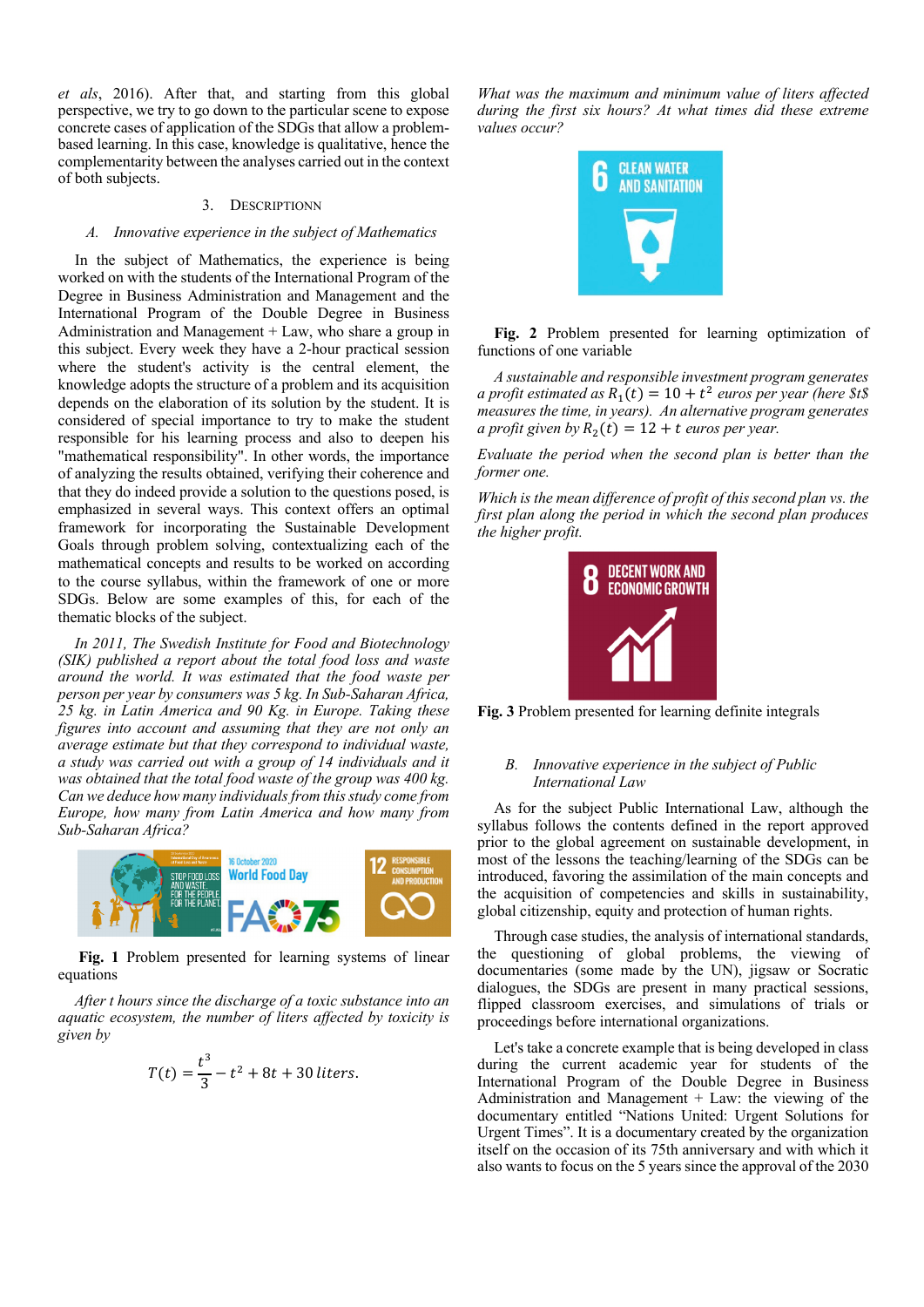Agenda. The documentary is based on the rupture in our daily lives caused by the Covid-19 pandemic and takes the opportunity to remind us that the foundations for ending poverty, inequality, injustice and climate change are laid in the SDGs, so all that is needed is decisive action by all to follow a difficult path, with numerous obstacles, but not uncertain.



**Fig. 4** "Nations United: Urgent Solutions for Urgent Times" Documentary

The documentary is relatively long, but it is not viewed in a single day, as it has the advantage of being clearly divided into five parts: (1) the first is introductory, so it is seen in a very early session of the course, (2) the second is dedicated to climate and all the SDGs that have to do with the environment, (3) the third deals with poverty and inequality with special emphasis on the vulnerability of some groups, (4) the fourth focuses on justice and human rights, so it fits perfectly with the part of the subject agenda where the international protection of these rights through treaties and specialized agencies is addressed; and, finally, (5) the fifth part refers to gender equality, to which the UN dedicates exclusively SDG 5, although it may be relevant to almost all the sustainable development goals.

With the first part of the documentary we presented the 2030 Agenda for Sustainable Development. Thus, in this session we carry out a previous practical exercise that consists of capturing on paper a few telegraphic ideas of what the students already know about the SDGs; each group reads their ideas aloud and then we visualize the introductory part of the documentary. After the viewing, a discussion begins, in the form of a Socratic dialogue, to try to improve the ideas that are already written and add those that are missing, but appeared on the screen. The document is not amended; it is rather a portfolio where new knowledge will be added with clear and concise concepts, easily comparable with those previously included.

Thanks to the second part of the documentary we approach the so-called Climate Summits and their results, highlighting the difference between hard law instruments and soft law instruments in Public International Law. We also approach the diplomatic techniques of negotiating treaties and other international norms, as well as the checks and balances of global geopolitics. The analysis of some of the emblematic provisions of the historic Kyoto Protocol of 1997 or the clauses of the Declarations of the most recent summits constitute a very interesting practical exercise for future lawyers, who are expected to discern between what is legally enforceable and what is not.

The third part of the documentary is dedicated to people under International Law. It is used to draw attention to the migratory phenomenon and the special vulnerability of some groups in these circumstances (children, refugees, stateless persons). The rescue of migrants at sea and their international regulation - as opposed to the xenophobic discourses that seem to advocate the interception and closure of these vessels - is the theme chosen to address, through a mock trial, the international responsibility of the State, the application of the Law of the Sea, and the design of an effective development cooperation policy that takes into account the needs of the migrant' countries of origin.

The fourth part is the easiest one to deal with in a law degree course, since it refers to justice, but it should also be remembered that the international protection of human rights is a substantial section of the course syllabus itself. In this area, we present the instruments and control mechanisms to guarantee these rights existing worldwide, both at the UN and regional levels. Likewise, we highlight their limitations, encouraging our students to submit proposals for their improvement. Through the realization of a jigsaw puzzle, to which all students are called to contribute with pieces, they will have to decide which are the procedures they would advise to a supposed client seeking legal advice, who has had one of his fundamental rights violated.

The fifth part of the documentary can be approached from the perspective of human rights and particularly vulnerable groups, in this case women. The 1952 Convention on the Political Rights of Women, the 1979 United Nations Convention on the Elimination of All Forms of Discrimination against Women, and the 2011 Budapest Convention on Preventing and Combating Violence against Women and Domestic Violence constitute the fundamental international regulations on the subject, whose analysis -together with the jurisprudence to which they have given rise- is a significant training for our students. Likewise, the practice in this sense can be focused on a comparative law exercise in order to check to what extent the domestic legislation of the States, which have expressed their consent to be bound by these treaties and have undertaken to adapt their legislation to them, actually comply with them or not, and to what extent the case law is able to correct the deviations.

#### 4. RESULTS

In the subject of Mathematics, the experience has allowed us to incorporate the cross-cutting knowledge of the SDGs from the first year of the degree, as well as to provide students with the necessary skills to be active agents in addressing the challenges posed by the SDGs. In this sense, it allows them to develop their critical capacity, understand the scope of "mathematical responsibility" and allows them to break the artificial barrier, which they themselves generate, of distance between what they learn in the classroom and reality.

The results obtained through the experience have been very satisfactory and encourage us to continue along these lines. On the one hand, working on problem solving within the framework of the SDGs has meant that students are more actively involved in these practical sessions, and this has also been reflected quantitatively in a significant improvement in the results obtained in previous years when this approach was not used. Thus, the percentage of students who passed the course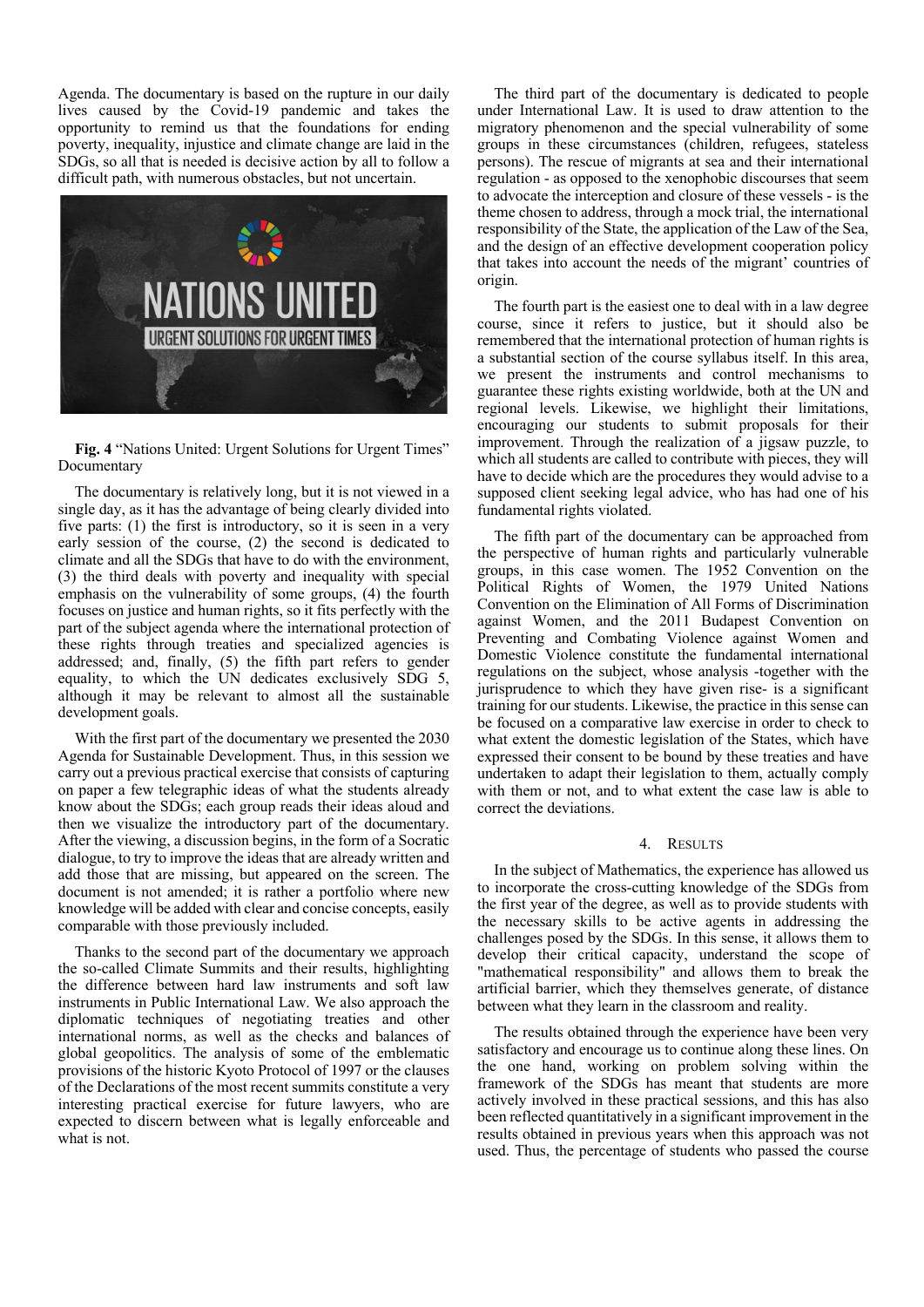has gone from 54.8% of those enrolled in the 2019/2020 academic year to 94.6% in the 2020/2021 academic year.

In turn, the experience in the subject of Public International Law has ensured that future jurists, whether national or international, are familiar with the SDGs. They are able to approach them with logical reasoning and a critical sense, applying legal, jurisprudential, and doctrinal sources to the legal dilemmas of a society in constant transformation. We are aware that, in the near future, our students will be in charge not only of drafting and implementing regulations, but also of designing public policies and managing private entities. For that reason, we felt it was urgent to develop their skills, training them in values and tools designed to foster a global citizenship committed to multiculturalism, sustainable development, efficient use of resources, solidarity, equity, justice, and the defense of human rights.

The impact of the treatment of the SDGs as a cross-cutting theme throughout the semester can be measured through student participation in the weekly practices. Here we find that, in the current 2020/21 academic year, 96% have actively participated in the development of the proposed items, compared to an average of 86% in previous years, which represents an increase of 10%. While it is true that the overall number of students does not vary too much 3 students), the result is positive as we have managed to get a few more students to follow the continuous evaluation of the subject while approaching the knowledge of the goals of sustainable development.

As for the final evaluation of the whole course, which takes into account both the weekly practices and the exam, we can also show our satisfaction since only very few students do not pass the course (2 students: one failed and one not presented), while 96.55% pass it. It may be striking that no student achieves the grade of outstanding, but this is due to the final exam, not to the continuous evaluation, where they usually get higher grades.

#### 5. CONCLUSION

Education is an essential tool for achieving the Sustainable Development Goals. The university, as an institution of higher education, must actively contribute to achieving the goals proposed by the 2030 Agenda both from the point of view of the training offered, as well as from the research perspective. Likewise, we have no doubt that the university will benefit from committing to the SDGs, while at the same time exercising its rightful role as a driving mechanism for social transformation.

Aware of the magnitude of the challenge of meeting the SDGs, the Public University of Navarre has developed some actions in order to play the crucial role that an institution of higher education must have in contributing to that challenge. As we have already mentioned, the offer of a course on Development and International Cooperation highlights the institutional will to present a transversal training. Thanks to this course, any student of the university has the opportunity to become familiar with the values, concepts, and tools necessary for the achievement of the goals outlined by the UN. But this experience has also given rise to the challenge for teachers to assimilate the content of the SDGs in their areas of knowledge.

At the individual level, a significant number of teachers have already begun to design theoretical and practical content in order to provide our students with the necessary skills to become actively involved in achieving the SDGs. In line with the possibility of aligning final projects with the SDGs, which has been proposed by the university for the first time in the current academic year, the authors have offered and directed projects related to the 2030 Agenda. Below are some of the titles of the final degree projects we have worked on in recent years:

- "The role of Mathematics in achieving the SDGs"
- "The soft law nature of the climate change regime: special reference to the Paris Agreement"
- "Gender Equality from an International Perspective: Sustainable Development Goals"
- "Peace, justice and Strong Institutions: Goal 16 of the 2030 Agenda"
- "Refuge and the right to asylum: the case of migrant women"
- "The Stateless Rohingya from Myanmar: A Legal Analysis"
- "Refugee Protection in International Law"
- "From the Commission on Human Rights to the Human Rights Council"

As for the offer for the 2021/2022 academic year, these projects have been proposed with the following titles:

- "Trafficking and migration"
- "Migration and Climate Change"
- "Balance between economic growth and environmental impact"
- "Sustainable finance"

The offer of final projects on issues related to sustainable development is aligned with the University Strategic Plan 2020- 2023, as well as with the specific strategy of the School of Economics and Business Administration, which points out these strategic actions:

- To promote the commitment of students and faculty in social and sustainable development projects, aligned with the cooperation policy of the University and the Government of Navarre.
- To be a framework for the promotion of sustainable development actions.
- To work so that students, teachers and administrative staff have an ethical commitment in the development of their activities, and to empower students by providing them with the knowledge, skills and ways of action necessary to be responsible and supportive citizens, and effective agents of positive change today.

In this paper we have wanted to present two subjects that, in principle, may seem diametrically different: Mathematics and Public International Law. However, we have managed to highlight that the SDGs can be present in the vast majority of subjects within any of the degrees and postgraduate programs offered at our universities.